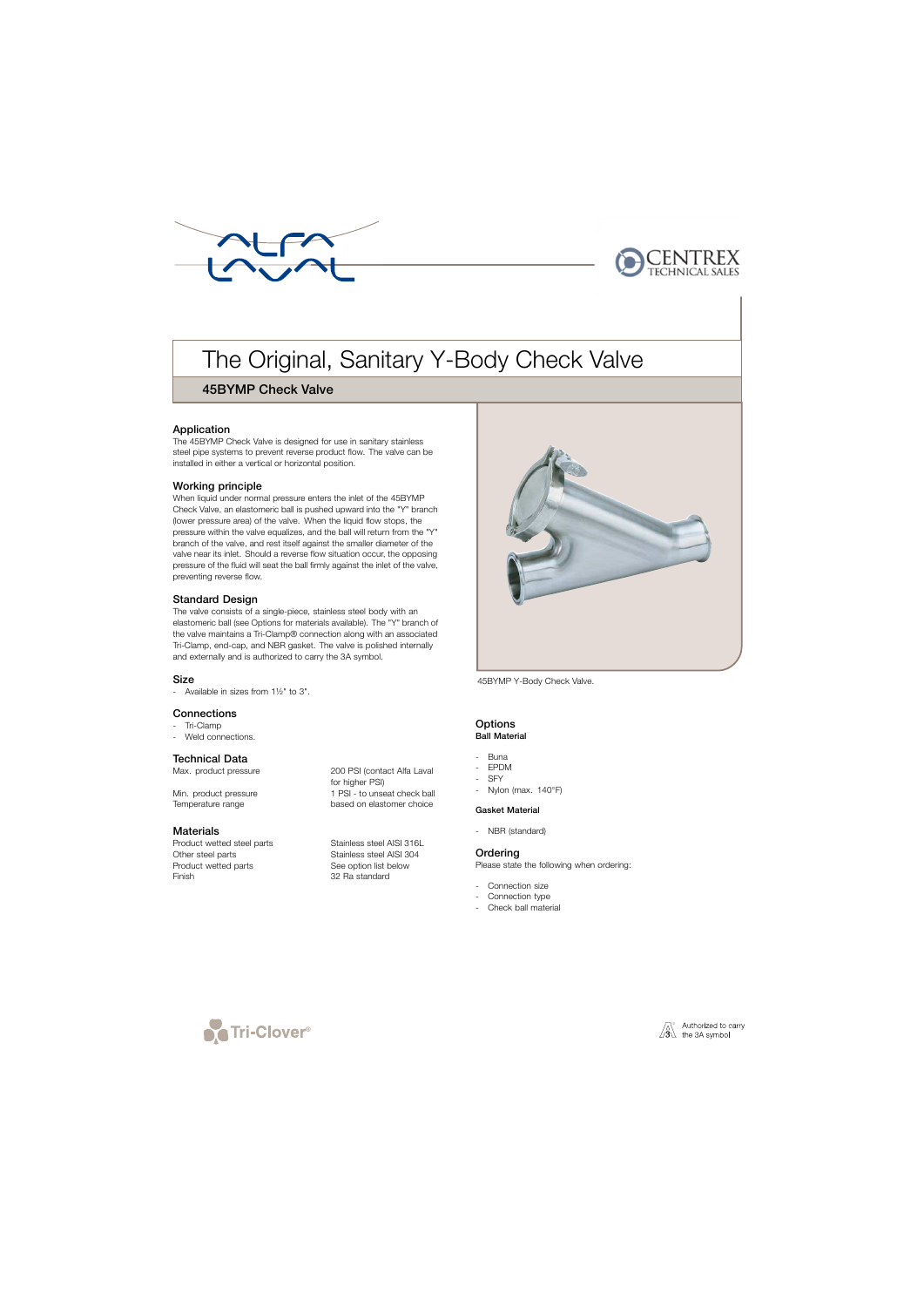## Ball Check Valves

### 45BYMP-Size-Ball Mat'l\*



End Connection: Tri-Clamp®

#### L45BYWW-Size-Ball Mat'l\*



End Connection: Tri-Clamp® Valve Material: 316L Stainless Steel

All dimensions are for identification purposes only.

#### 45BY-Size-02-Ball Mat'l\*, Replacement Balls

| Size (Tube OD) |      | Size (Ball)    |       |
|----------------|------|----------------|-------|
| inch           | mm   | inch           | mm    |
| 1½             | 38.1 | $1^{5}/8$      | 41.3  |
|                | 50.8 | $2^{1/8}$      | 54.0  |
| $2\frac{1}{2}$ | 63.5 | $3\frac{1}{2}$ | 88.9  |
|                | 76.2 |                | 104.8 |

\*Ball Material:

U = Buna Ball

N = Nylon Ball

SF = Viton Ball

 $E = EPDM$ 

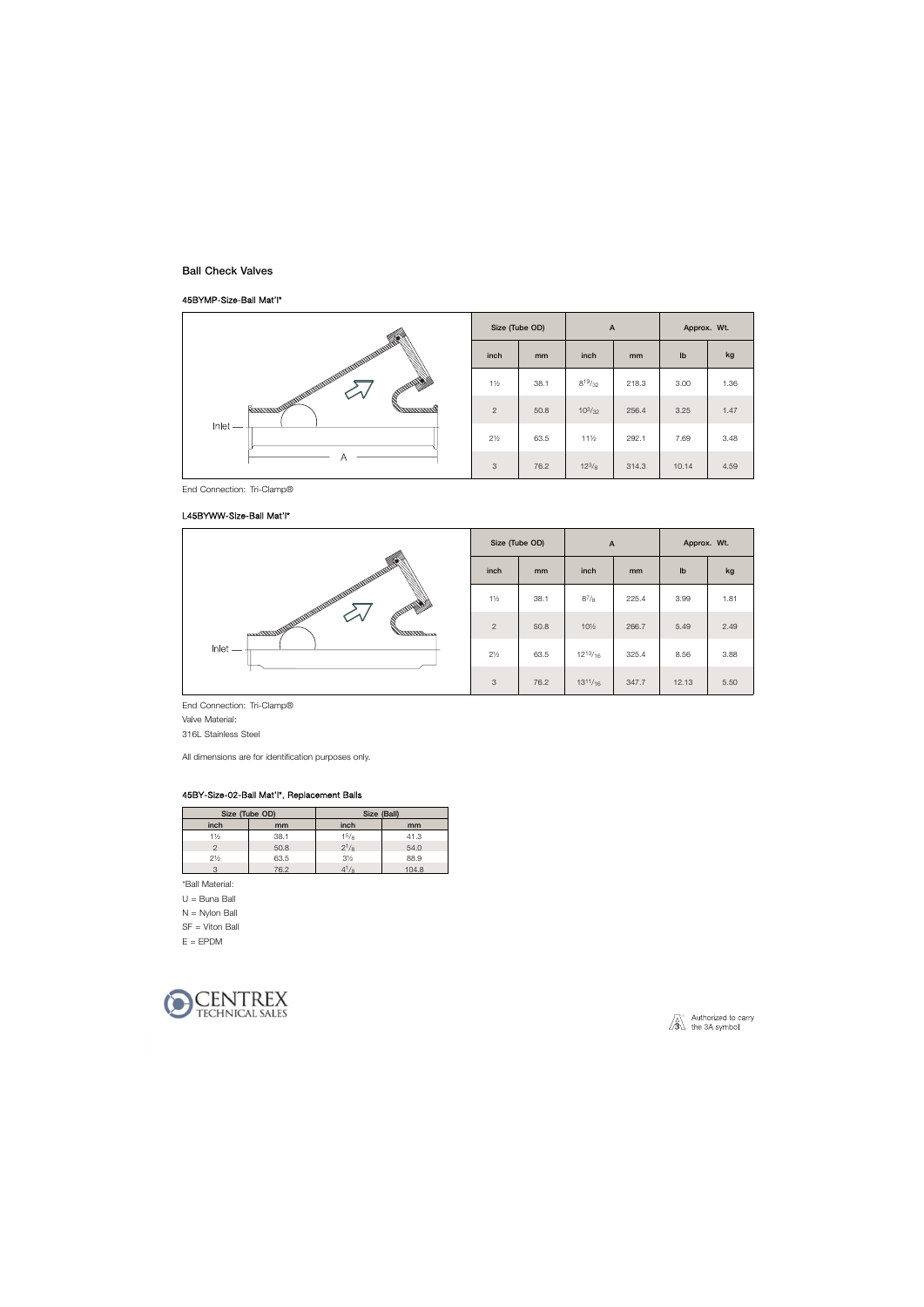## Pressure Drop Curves

Model 45BYMP Ball Check Valve

All curves are tested pressure drop curves, not certified, and should be applied for guideline purposes only. Performance curves are based on tests using 68°F (20°C) water.